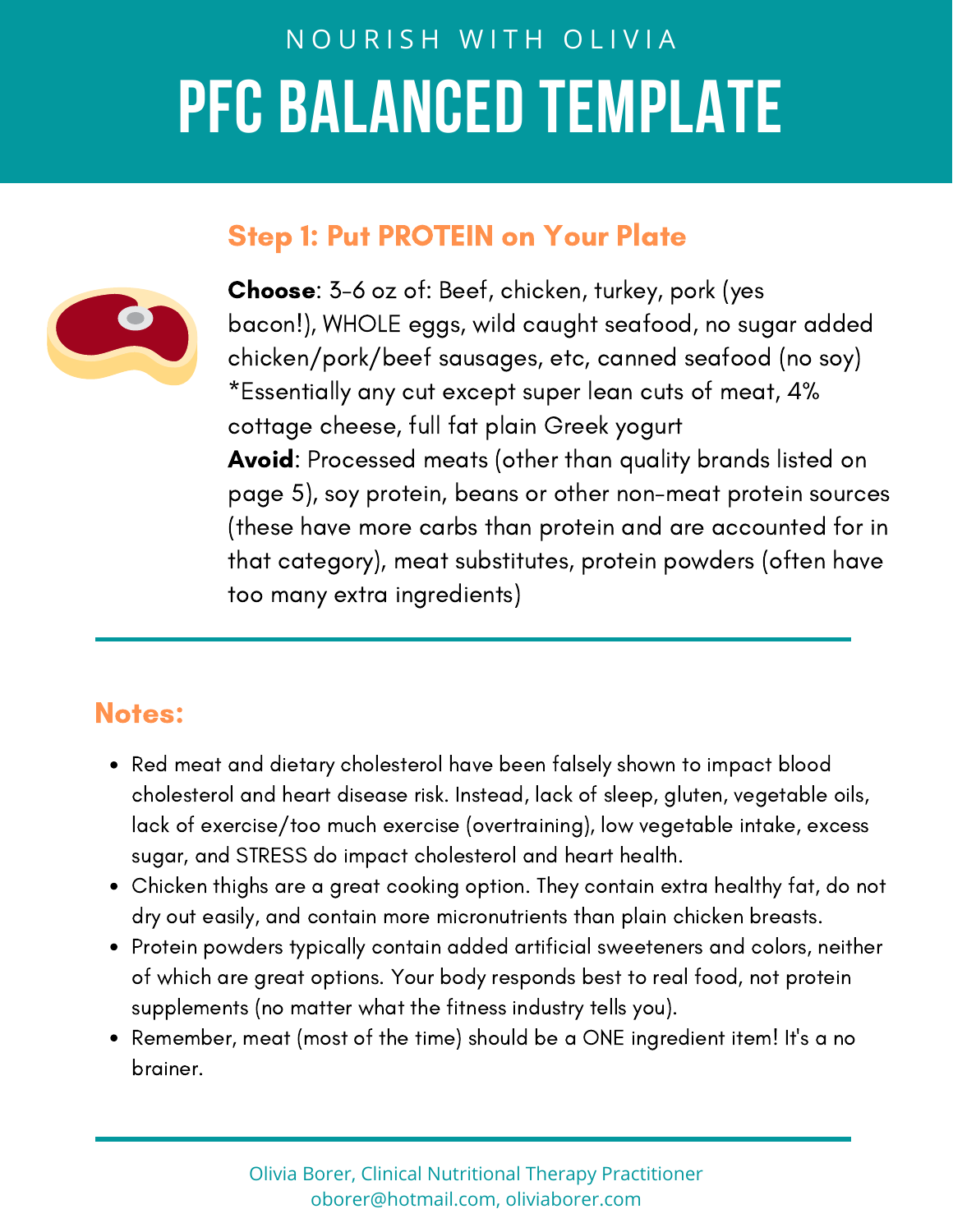# NOURISH WITH OLIVIA **PFC BALANCED TEMPLATE**

# Step 2: Add a HEALTHY FAT

Hot uses: coconut oil, butter, ghee (clarified butter), lard, tallow Medium Heat uses: (organic, extra-virgin, and cold-pressed is ideal) avocado oil, olive oil

**Other:** Olives, coconut milk, unsweetened coconut flakes, coconut butter, avocado, guacamole, raw or dry roasted nuts, seeds, and their butters (no added vegetable oils or sugar), organic full fat dairy (limited)



**Avoid: Canola oil, corn oil, soy oil, vegetable oil, grapeseed oil, rice bran oil, safflower oil, "buttery " spreads, "lite " butters, shortening, margarine, cottonseed oil, and any partially-hydrogenated oils or trans fats (check ingredient lists - they are EVERYWHERE)**

### Notes:

- Nope, fat won't make you fat! We need healthy fats to keep us satiated and hormonally balanced.
- Vegetable oils are EVERYWHERE and are very inflammatory and toxic to the body via the way they are processed and made. Luckily, it's a simple swap: olive oil for canola oil, butter for margarine, and no one knows the difference!
- Check for vegetable oils in all your condiments, crackers, baked goods, etc.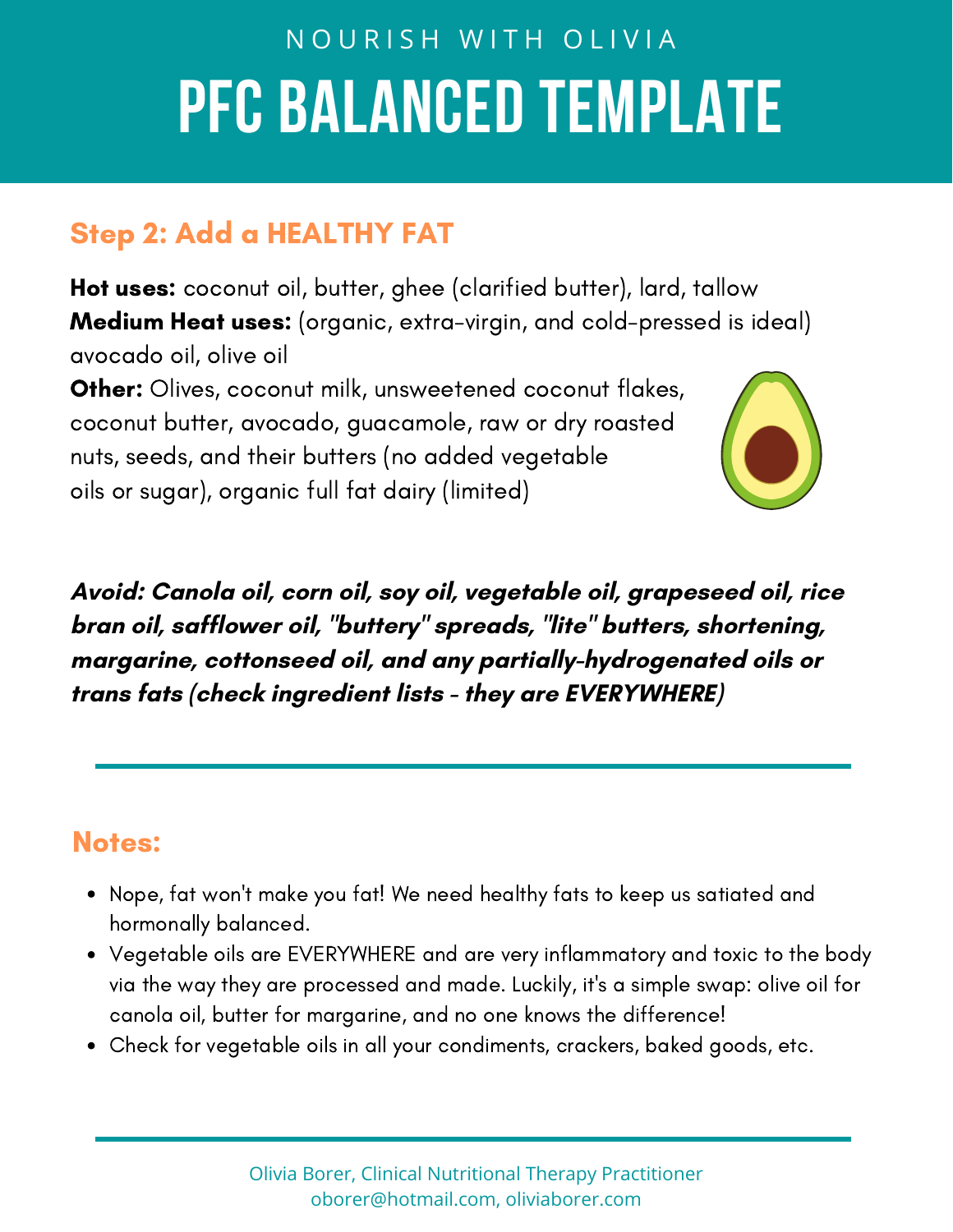# NOURISH WITH OLIVIA **PFC BALANCED TEMPLATE**

# Step 3: Finish with a Carbohydrate (preferably a VEGETABLE)



Choose: 1-3 cups of non-starchy vegetables: broccoli, cauliflower, eggplant, peppers, onions, garlic, asparagus, carrots, zucchini, green beans, yellow squash, spaghetti squash, tomatoes, jicama, kohlrabi, leafy greens, etc (these are MOST IMPORTANT)

Add starchy vegetables or fruit on more active days (always with protein/healthy fat): sweet potato, potato, plantains, butternut squash, acorn squash, parsnips, pumpkin, pears, apples, bananas, berries, etc Gluten free grains/legumes should be limited, especially with blood sugar dysregulation, and always paired with protein/fat: rice, quinoa, oats, beans, lentils.

Avoid: Gluten-containing grains, pasta, candy, breads, cereal, granola, muffins, cakes, pastries, fried or breaded foods, cookies, added sugar or artificial sweeteners, or any other processed foods Names for sugar (beyond the obvious): turbinado sugar, agave nectar, barley malt, brown rice syrup, corn syrup, dextran, dextrose, fructose, glucose, HFCS, invert sugar, lactose, malt syrup, maltodextrin, maltose, sucrose, swere, treacle, etc

Sugar alcohols (can cause major digestive issues): erythritol, maltitol, xylitol, mannitol, sorbitol (anything ending in -ol) - these are very common in "keto" foods and must be watched out for!

**Names for artificial sweeteners: acesulfame K/acesulfame potassium, aspartame, saccharine, stevia (white/bleached), sucralose. ALWAYS AVOID ARTIFICIAL SWEETENERS AT ALL COSTS**

Sugars okay in limited amounts: dates, molasses, pure maple syrup, fruit as a sweetener, raw honey, green leaf extra stevia (limit - liquid is ideal), monk fruit (limit - watch out for added erythritol or xylitol alongside)

### Notes:

- With the keto trend, carbs have been villainized. But not all carbs are "bad!" When we choose carbs from vegetables and fruit, we get micro and macronutrients our bodies need. This is especially important for females.
- Carbs get a bad reputation from the plethora of processed carbs on the grocery shelves: cereal, crackers, pastries, etc. These are usually loaded with gluten, sugar, and vegetable oils, making them a poor choice.
- Carbs have the most impact on our blood sugar and cravings. Choosing real food sources and pairing them with protein/fat is the best way to manage cravings.
- Choose lower carb sources at breakfast with more protein and fat for the most energy throughout the day.

Olivia Borer, Clinical Nutritional Therapy Practitioner oborer@hotmail.com, oliviaborer.com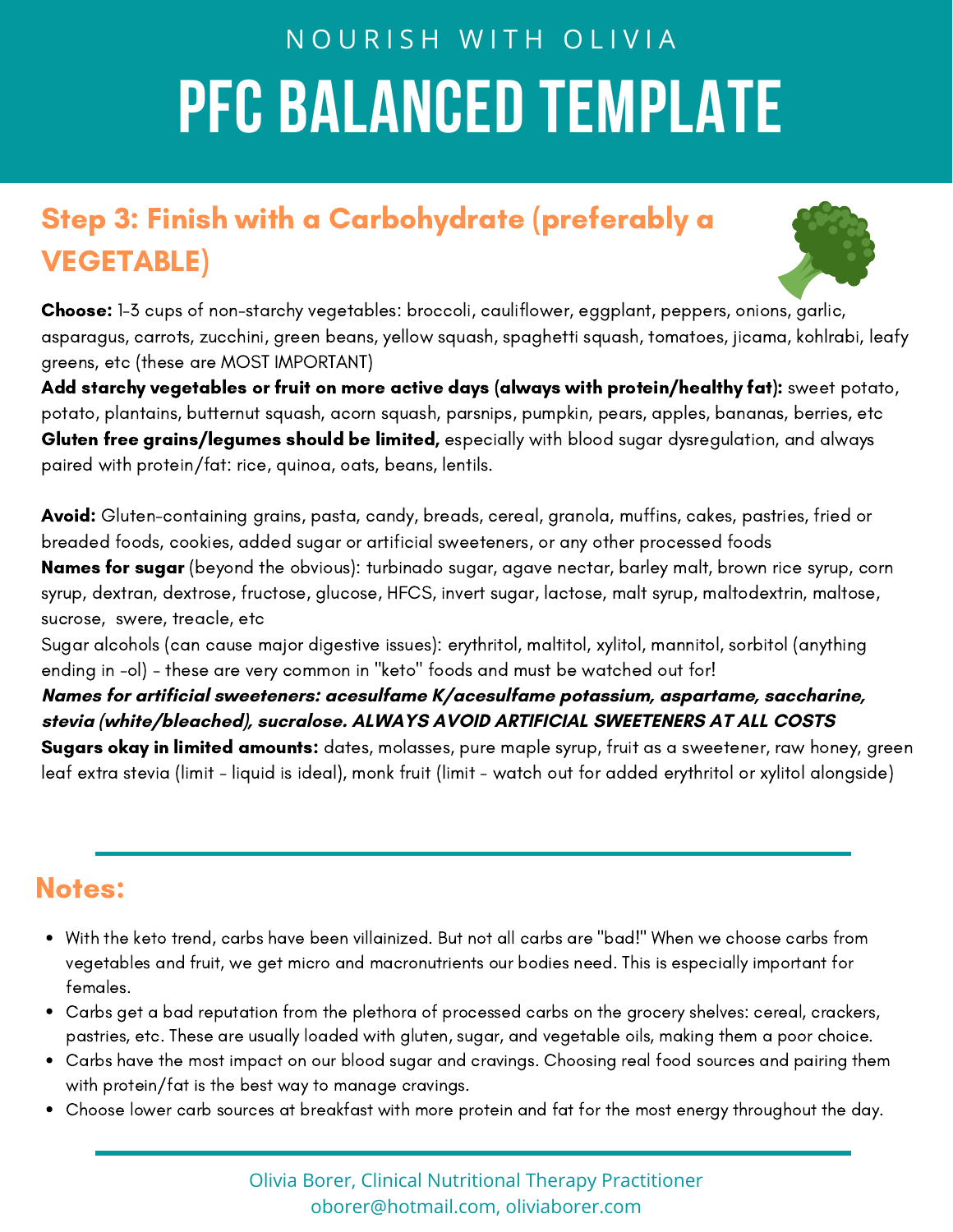# NOURISH WITH OLIVIA **BLOOD SUGAR REGULATION**

# The Blood Sugar Roller Coaster



#### Dysregulated Blood Sugar

Caused by an unbalanced diet rich in excess refined carbohydrates and/or low in quality OR quantity of protein and healthy fats.

- We eat a breakfast/lunch high in carbs and/or low in 1. protein and fat (or **skip** it all together!)
- 2.But, several hours later, our blood sugar **crashes** back down (along with our energy and motivation) and we need a mid-afternoon pick-me-up (a donut or more coffee anyone?!)
- By the time we get home, we are **exhausted, drained,** 3. **and have no desire to cook**, so we grab something quick and easy and follow it up with a simply sweet dessert (which we are desperately craving)
- In the middle of the night, we find ourselves **waking up** 4. **between 1-4am**. We think it's to go to the bathroom, but actually, it's typically more so because our blood sugar is dropping!
- 5. Then, we wake up and begin the cycle again

# Balancing Blood Sugar: 1-2-3 with P-F-C

Fill up your plate with PROTEIN:

Beef, chicken, turkey, pork, eggs, wild-caught seafood, full fat cottage cheese, full fat plain Greek yogurt

Avoid: heavily processed meats, soy protein, breaded or fried meats, highly processed protein shakes

Fill up your plate with HEALTHY FAT:

Olive oil, avocado oil, butter, coconut oil, high-oleic sunflower oil, avocado, raw or dry raosted nuts and seeds, nut butter (no sugar or oils added), olives, full fat dairy

Avoid: vegetable oil, canola oil, soy oil, peanut oil, safflower oil, rice bran oil, margarine, shortening

# $1$  and  $2$  3

Finish with CARBOHYDRATES from vegetables & fruits: Non-starchy vegetables (onions, peppers, mushrooms, greens, green beans, etc) Starchy vegetables & fruit( potatoes, sweet potatoes, butternut squash, various fruits) Limited: gluten free grains & legumes (beans, oats, rice, lentils, quinoa)

Avoid: gluten-containing foods (flour), bread, pasta, cookies, cakes, added SUGAR, artificial sweeteners etc

Olivia Borer, Clinical Nutritional Therapy Practitioner oborer@hotmail.com, oliviaborer.com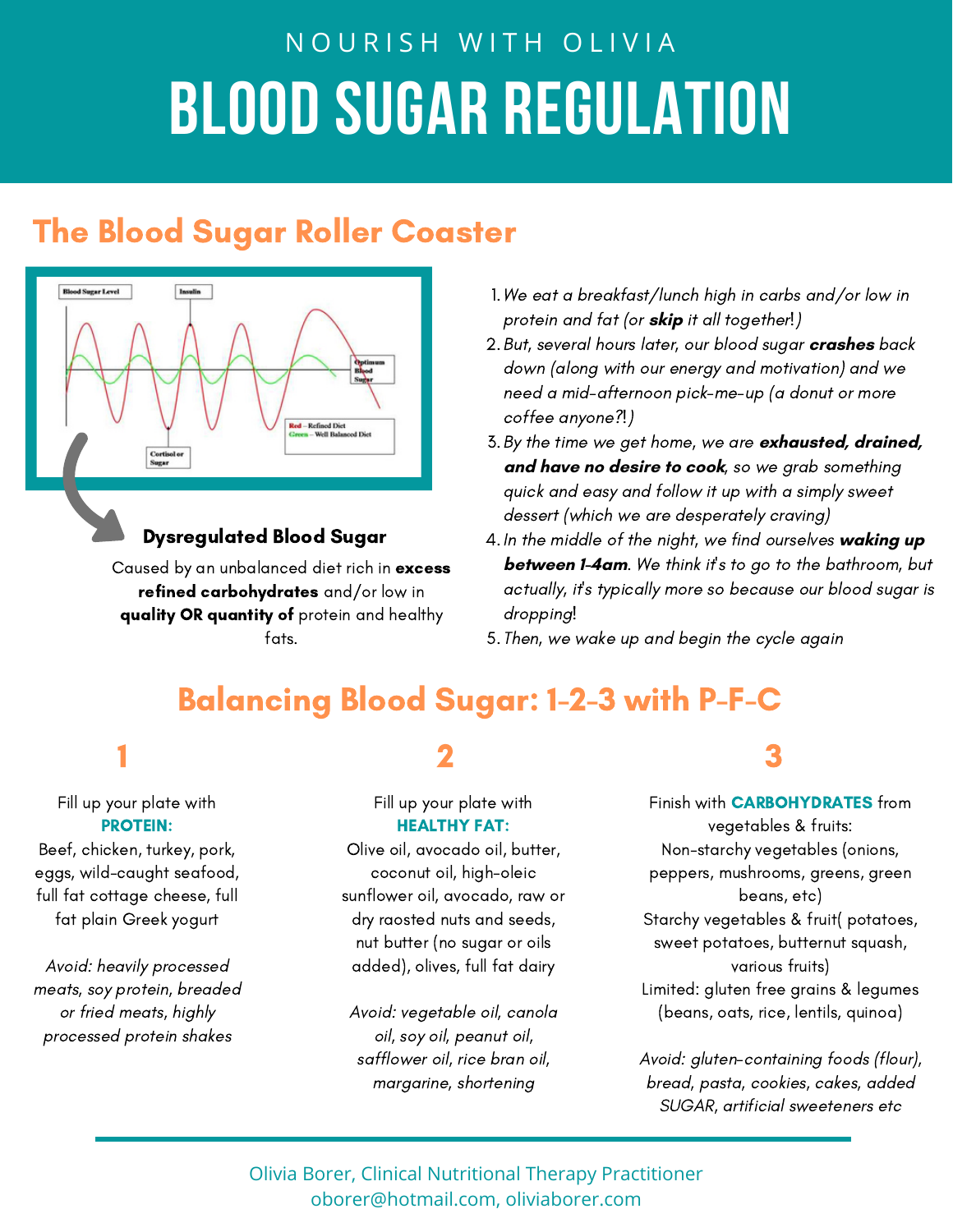# NOURISH WITH OLIVIA **HOW TO READ FOOD LABELS**

# Checklist for Reading an Ingredient List

How do you know if a food fits well into the PFC balanced template? Use these steps to help find "filler" foods to round out your whole food based meal template.

#### Check the list for vegetable oils/trans fats 1.

- Canola, corn, soy(bean), grapeseed, cottonseed, rice bran, peanut oils a.
- b.Partially hydrogenated \_\_\_\_ oil/hydrogenated \_\_\_\_oil (avoid at all costs)
- c.Sunflower oil okay in limited amounts, best if it's high-oleic, but try to avoid

#### Look out for added sugar/artificial sweeteners 2.

- a. Ask yourself should this food have sugar added? (GF cookie vs salsa)
- b.Names for sugar: HFCS, turbinado sugar, agave nectar, barley malt, brown rice syrup, corn syrup, dextran, dextrose, fructose, glucose, invert sugar, lactose, malt syrup, **maltodextrin**, maltose, mannitol, sorbitol, **sucrose**, erythritol, maltitol, xylitol, swere, treacle, etc
- Artificial sweeteners: acesulfame K/acesulfame potassium, aspartame, saccharine, c. stevia (white/bleached), sucralose (always avoid whenever possible)
- d.Sugars okay in limited amounts: dates, molasses, pure maple syrup, fruit as a sweetener, raw honey, green leaf extra stevia, monk fruit

#### Check for added gluten/soy 3.

- Underneath the ingredients list will be common allergens list in BOLD type; check a. for gluten/wheat and soy there (along with dairy, peanuts, tree nuts, eggs, etc as needed)
- This saves you time looking through the ingredient list b.

#### Check the overall number of ingredients/quality 4.

- a.Is the list of ingredients a mile long? Can you pronounce half of them?
- Are there artificial colors or dyes added (red #40, yellow #6)? b.
- Could you trace the ingredients back to nature? c.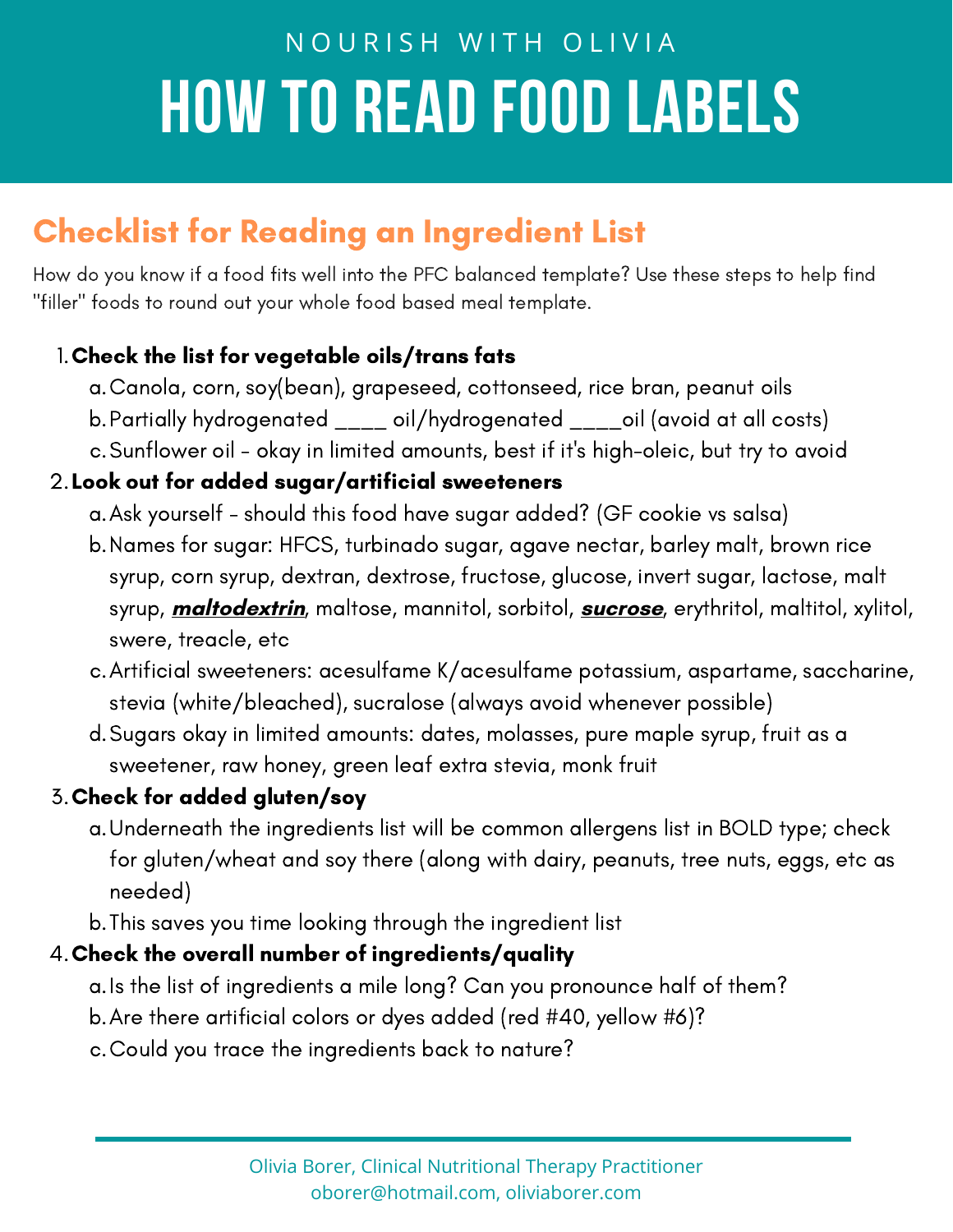# NOURISH WITH OLIVIA **CONVENIENCE FOODS**

# My Favorite Convenience Foods

This is not an exhaustive list, so feel free to hunt around your favorite grocery store for more items to help make your life easier. These foods do not replace real, whole foods as the base of our meals, but allow us to stay away from the Diet mentality with a balanced approach.

### Protein:

Pre-Cooked Chicken Sausage: Coleman Organic NG WF NG, Bilinski's WF, Trader Joe's brand, Brat Hans WF, Applegate Farms WF H NG, Costco brands/varieties - most stores have some option that has little to no sugar added Pre-Cooked Hard Boiled Eggs: WF HV CC (most stores)

**Epic Jerky Bars:** WF HV NG OH TJ RC (also online in bulk)

Applegate Farms Frozen Chicken/Pork/Turkey Breakfast Sausages: WF OH NG H RC

Applegate Farms Deli Meat: WF TJ OH NG H T RC

Plain, Full Fat Greek Yogurt: Siggi's WF NG OH, Fage WF OH NG, Trader Joe's brand, Stoneyfield Organic WF NG Cottage Cheese (4% or higher): Good Culture WF, Stoneyfield Organic WF H, Kalona Super Natural WF NG OH, Daisy 4% HV, Organic Valley H

Canned Tuna/Salmon (soy/vegetable oil free!): Trader Joe's brand (great price), Wild Planet WF NG H, Safe Catch WF NG H RC

Frozen Pre-Cooked Shrimp: most stores Pork Rinds: 4505 WF NG H CC Epic WF NG H

### Fat:

Mayo, Salad Dressing, Condiments: **Primal Kitchen** WF NG H RC OH, **Sir Kensington's** WF NG H

Raw or Dry Roasted Almonds, Cashews, Walnuts, Pistachios, etc: WF NG (great selection!) H OH CC TJ (watch for added oils!)

Peanut or Almond Butter (no sugar/vegetable oils added): Justin's HOH NG WF, Natural Grocer's store-ground (good price), Trader Joe's brand, 365 Brand WF; basically any brand with just nut + salt

Nut Butter Packets (single servings): Justin's WF OH NG H, RXBar WF NG Guacamole (large tub or individual servings): WF NG HV TJ CC OH Cheese: not Kraft singles, few ingredients, full fat options

Coconut Products**:** Dang Coconut Chips (blue bag) WF NG H, Coconut butter WF NG H OH

Kite Hill Non-Dairy Products: WF NG H OH

Dark Chocolate (70%+): Theo WF NG H OH RC, Eating Evolved WF H, Alter Eco WF NG RC H

### **GroceryGuide:**

H - HyVee (usually most pricey)

WF - Whole Foods (pricey)

- NG Natural Grocers (cheaper)
- CC Costco (decent)
- TJ Trader Joe's
- RC Red Clover
- OH Open Harvest

#### T - Target

\*Obviously I haven't checked ALL stores, so you may find items elsewhere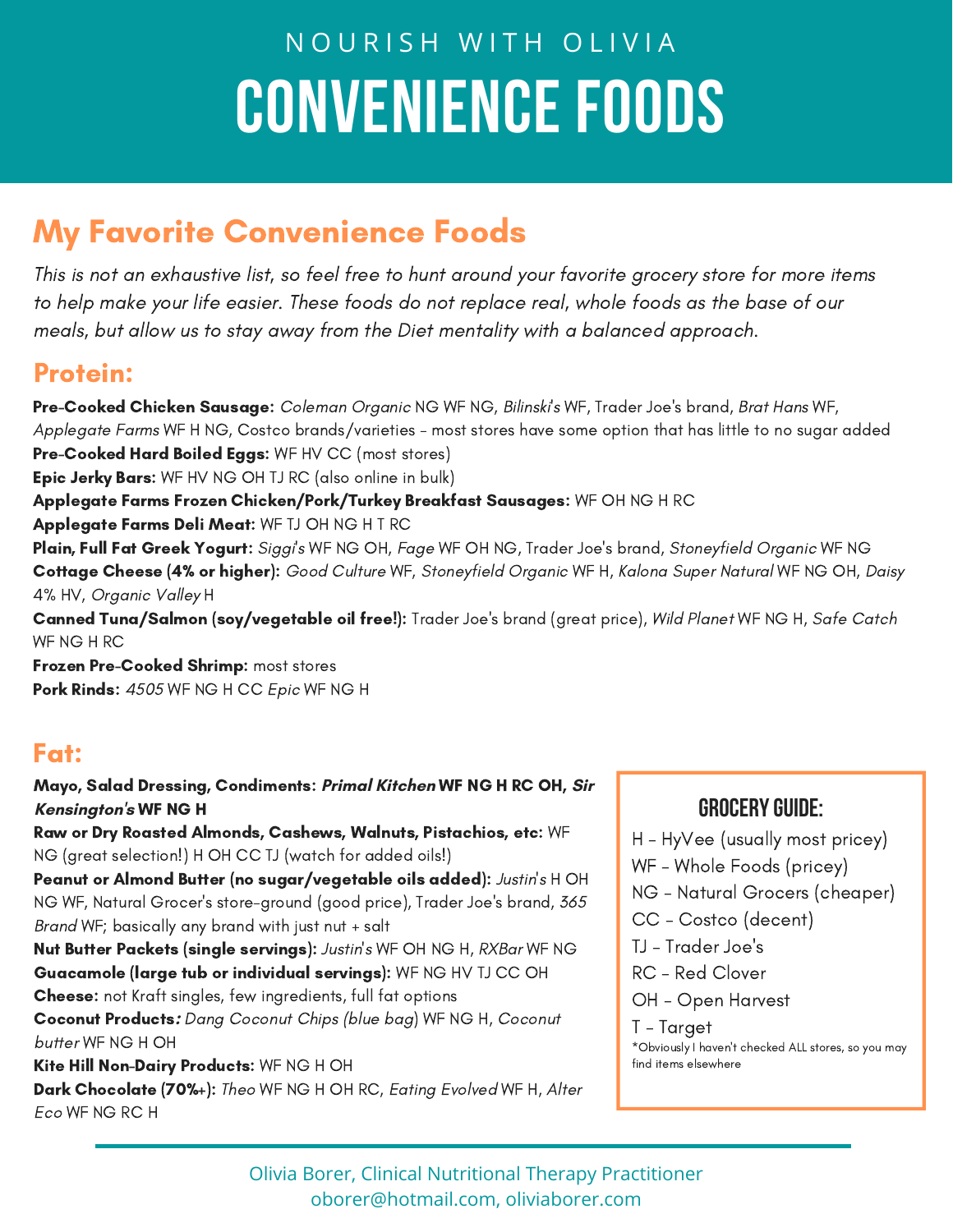# NOURISH WITH OLIVIA **CONVENIENCE FOODS**

### My Favorite Convenience Foods Carbs:

Raw Veggies (buy a veggie tray and toss the dip!): baby carrots, cauliflower, broccoli, celery, cucumber, etc Fresh Fruit

**Steamer Bags of Veggies (no corn/sauces):** WF NG H TJ OH CC  $+$  any store **Pre-Cut Veggies:** best selection is Trader Joe's; most stores have some options Grain Free Tortillas/Chips: Siete Foods (hard and soft shell) WF NG H T OH CC RC Gluten Free Bread: Canyon Bakehouse Mountain White GF Bread: H WF NG RC (frozen section), Base Culture NG WF RC, Legit Bread Mix online/Amazon Bars: Larabar, RXBars WF NG H OH RC T CC (okay, but real food is always preferred) Crackers: Simple Mills WF NG H OH CC, Mary's Crackers WF NG, Flackers WF NG H Chips: Trader Joe's brand plantain chips, Jackson's Honest WF NG, Bubba's Honest Foods Nana Chips/Mixes H NG WF, Siete Foods potato/kettle cooked chips WF NG H any chip with no vegetable oils **Baking Mixes (sweet and bread):** Simple Mills WF NG H CC RC (highly recommend), Legit Bread (online only) Premade Cookies: Simple Mills WF NG H, Jack's Paleo Kitchen NG RC, Maxine's Heavenly Cookies NG RC OH Waffles/Pancakes: Birch Benders Paleo WF NG H, Simple Mills WF NG H OH Ice cream: Fronen WF, Nadamoo WF NG OH, Cado WF NG, Cocobliss WF NG, Arctic Zero RC Caulipower: Frozen sweet potato slices (for avocado "toast" and such) WF

# Tips & Ideas:

- Precooked chicken sausage + 1/2 avocado OR Primal Kitchen dressing of choice + steamer bag of veggies + sea salt
- Hard boiled eggs  $(2-5)$  + 4% cottage cheese + raw almonds + baby carrots OR berries
- Applegate Farms precooked chicken + guacamole cup + raw veggies of choice + Siete Foods tortilla chips
- Canned salmon/tuna + Primal Kitchen mayo + leafy greens
- Scrambled eggs + precooked chicken sausage (diced) + 1/2 avocado + stir fry steamer veggie blend + Siete Foods tortilla
- Plain, full fat Greek yogurt + peanut or almond butter + berries or fruit of choice (add a touch of honey if needed)
- Hard boiled eggs (2-3) + Applegate Farms deli meat + pistachios + berries + baby carrots
- Applegate Farms deli meat + Primal Kitchen mayo + lettuce, tomato, etc + Canyon Bakehouse bread

#### **GroceryGuide:**

- H HyVee (usually most pricey)
- WF Whole Foods (pricey)
- NG Natural Grocers (cheaper)
- CC Costco (decent)
- TJ Trader Joe's
- R Russ's Market
- OH Open Harvest
- T Target \*Obviously I haven't checked ALL stores, so you may find items elsewhere